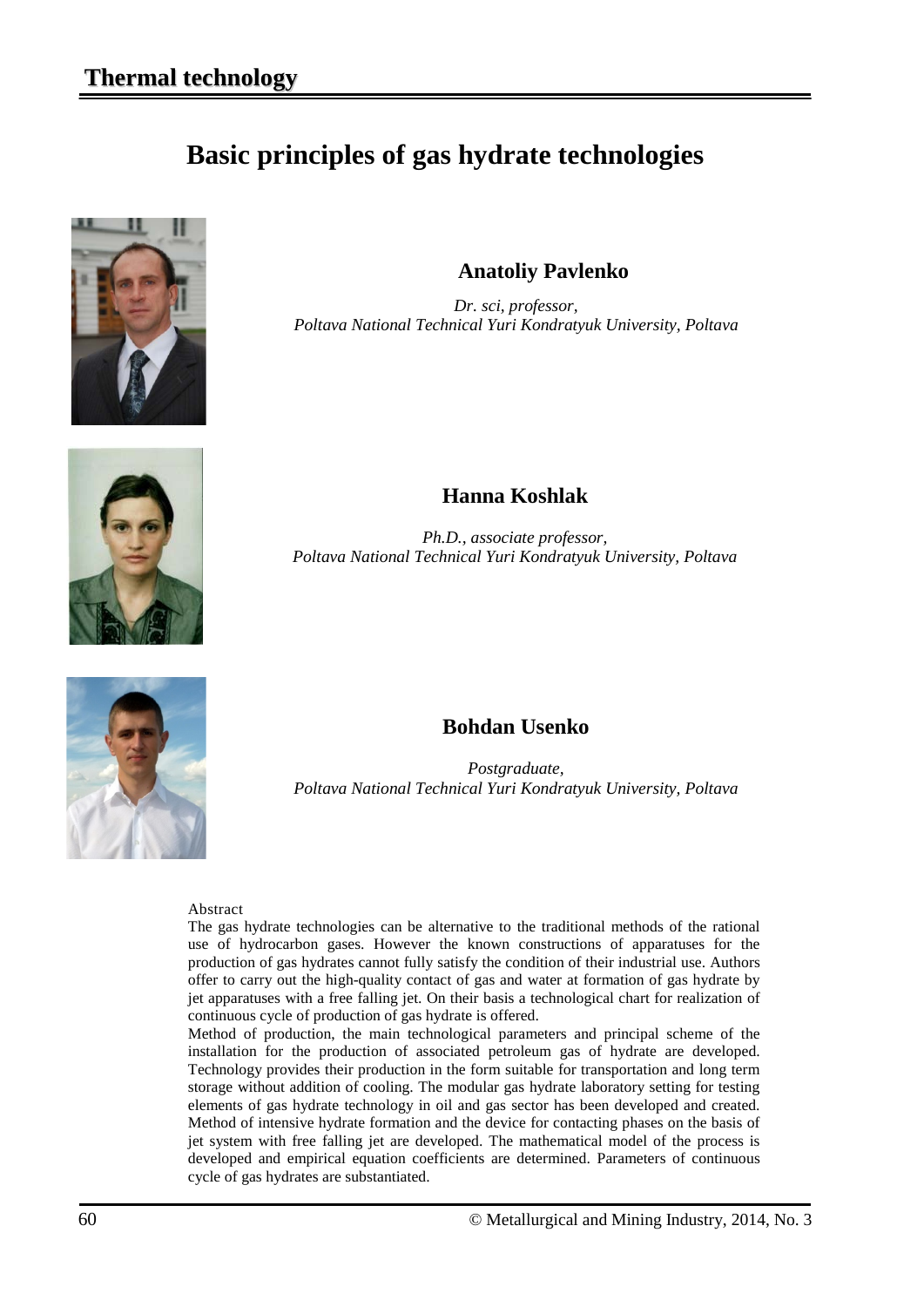Key words: GAS HYDRATE, JET APPARATUS, FREE FALLING JET, CONTINUOUS CYCLE OF PRODUCTION, COAGULATION, HEAT OF GAS HYDRATION.

#### **1. Introduction**

#### **1.1. Problem definition and its relationship with important scientific and practical tasks.**

In many cases, the traditional assembly technology, and use (consumption) much of the resources of hydrocarbon gases (associated petroleum, deposits, in-pit) are ineffective or economically unjustified. At the same time in recent years there happened rapid development of technology accumulation (storage), transportation and long term storage of hydrocarbon gases in hydrate form. However, widespread implementation due to insufficient testing of its elements has not yet acquired. The main problems that hinder the production of gas hydrates of natural gas, and hence the widespread introduction of gas hydrate technology is creating a closed cycle, withdrawal of gas hydrates formed, its maximum dehydration, maintaining the integrity of the formed hydrates. Plants for the production of semi hydrates, as applicable, and those that are under development, there are still quite underdeveloped in terms of energy consumption and optimizing industrial operations. The analysis of the structural features of known reactors showed that none of them, in our opinion, can fully meet the requirements of industrial applications.

#### **1.2. Analysis of recent research and publications in which a solution of this problem**

Equipment for the production of synthetic hydrates, different ways of creating contact between the liquid and gas: spray water into the gas phase (by spraying water into the gas fed through nozzles, conductors and sprayers), the introduction of gas into the liquid phase by bubbling or stirring method and combined input reagents.

During spraying water in gas at the stage of gas-water interconnection is hydrating. Its mechanism consists of the following steps [1]: 1) the embryo formed hydrates, 2) drop cover gas hydrate crust thickness 0.04 mm 3) crust thickens to 0.24 mm. The water in the hydrate capillaries rises to the gas phase. Since the fluid is compressed enough, the external gas pressure can break hydrated crust. Thus, hydrate enjoys the water.

During the bubbling gas to its liquid bubble covered hydration rind. As the gas is compressible, in this case appears "effect of eggs"

[2]: crust under pressure breaks inside. Around formed crust particles have formed hydrate. So, with this method of hydrate water is much less taken.

The process of hydrate formation is to create a contact interface for dissolving gas in water at appropriate thermobaric conditions, the formation and growth of hydrate structures and allocate the appropriate amount of heat hydrate. Depending on how the contact phase in the gas hydrates can be a different, sometimes very large amount of water. And in the case of the captured water (water droplets covered with hydrate crust) it is difficult to remove or tie in gas hydrates. Capture by hydration structures of gas bubbles ultimately leads to improving the quality of the resulting product as bubbles covered hydrated crust, relatively easily broken, or there is a gradual diffusion of gas hydrate due to contact with free water and its binding. Therefore, for the production of gas hydrates with minimal water content appropriate to apply a way that provides for the introduction of gas in water volume. Bubbling gas into the bottom part of the reactor volume is being doing in such a way. However, the main problem of this method and the main direction of its improvement is to reduce the size of the bubbles to increase contact area phases, as well as extending the time of the bubbles in the liquid.

#### **2. Result and discussion**

**2.1. Excretion of the unsolved earlier aspects of the problem which the article is dedicated**

Depending on how the supply of energy to the working environment in order to create a contact phase contact apparatus for gas hydrate formation, similar to the absorptive devices can be divided into units of energy supply gas phase, liquid phase, mechanical agitators and their combinations.

A characteristic feature of the apparatus of power supply liquid and gas phase is the presence or mechanical or hydrodynamic mixing device. The most widely used devices with mechanical mixers that are installed, usually over gas distribution device. The main disadvantage of apparatus with mechanical mixing devices are unreliable operation of these devices.

### **2.2. Article purposes formation**

The aim is to develop technical solutions and process parameters of continuous production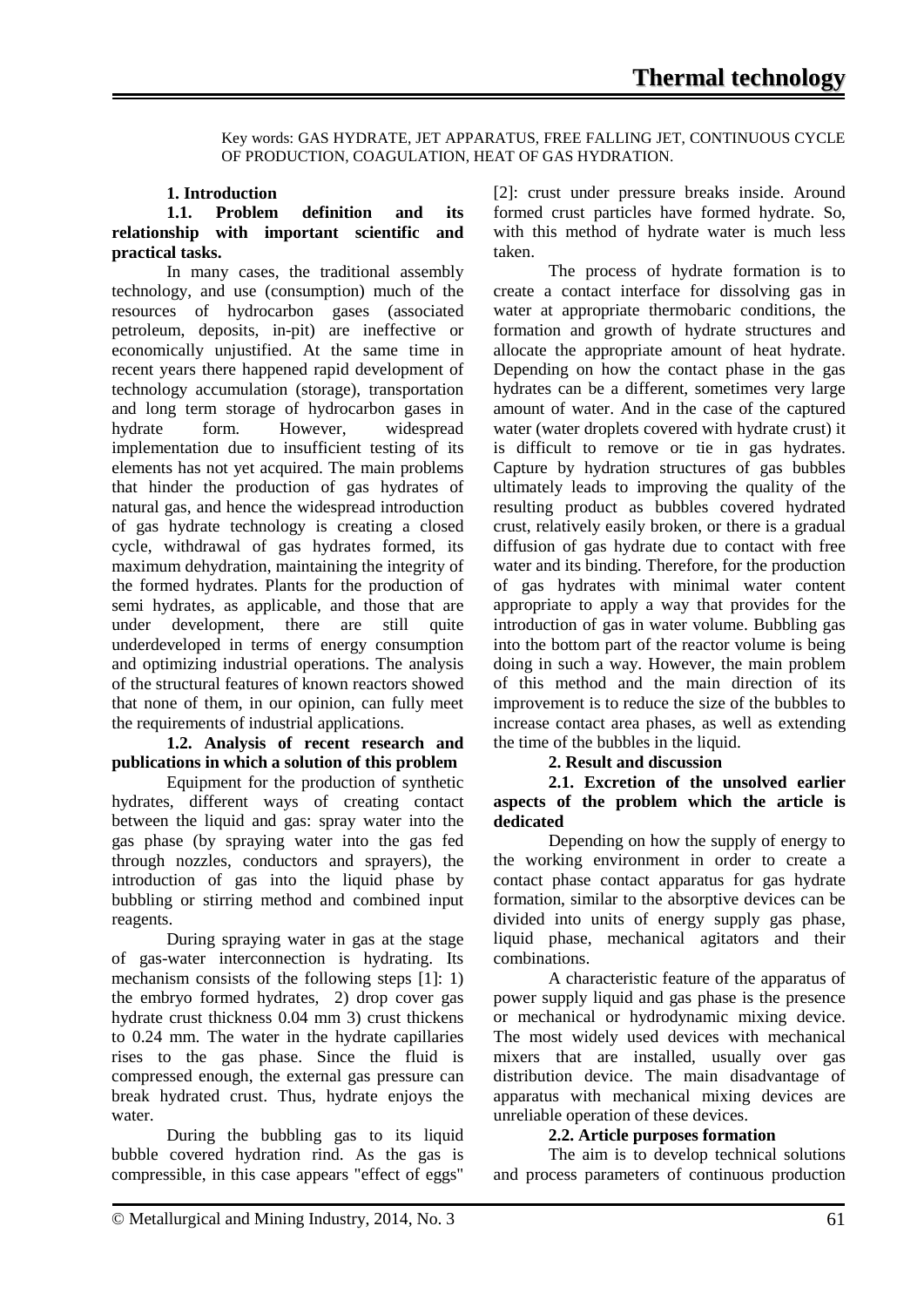## **Thermal technology**

of gas hydrates, which would satisfy the requirements of industrial application.

#### **2.3. Presentation of the main material**

The study of the mechanism of free jet injection of gas involved many researchers [3]. Upon entering the free jet in the liquid volume (fig. 1) injection of gas into a liquid and its dispersion to form tiny bubbles is in entry point, that is absorption of gas. Number of injected gas depends on the geometrical parameters of the nozzle and the hydrodynamic regime of the liquid supply. Bubbles of gas in the formation of hydrated crust around them will be subjected to variable deformation due to mechanical action liquid jet. Formed in such a way watergashydrate mixture, in our opinion, will be the best quality, as containing the minimum number of enthusiastic hydrate water drops. This in turn will facilitate its further qualitative separation.



Figure 1 Scheme of the mechanism of free jet injection gas

To extend (increase) in time of the bubbles in the water until complete dissolution and binding them to hydrate we suggested to provide additional mixing of the reactor contents with a relatively low speed  $(30 - 60 \text{ r} / \text{min})$ . On this basis, and considering the process of gas hydrates as a whole and setting the target of its maximum and integrated optimization, we propose to make bubbling gas into a liquid and its mixing with one or more free jets of water at the appropriate places and at certain angles interact with the surface of the liquid.

When directing jets of water at an angle other than vertical, due to the transfer of kinetic energy to the contents of the reactor (a mixture of water and gas hydrates) will be moving it around the axis of the reactor and the relative movement of layers of a mixture of water and hydrates the height of the reactor. Thus, the proposed mixing free jet, except the extension time of the bubbles in

the liquid, would reduce the thickness of the layer of liquid in the reactor, and hence its volume and evenly distribute heat hydrate. To improve the method of contacting gas and water in the continuous production of gas hydrates, the input of feed gas flow should carry through its bubbling in the bottom part of the reactor. At the top of the reactor should include the presence of a certain volume (eg 25% of the volume of the reactor) for the accumulation of gas. With this circuit and the technological solution circulation of gas takes place in the reactor volume without additional equipment, and the process of feeding raw gas will be binding on the relevant part of gas hydrates. The effectiveness of the method of contacting phases (mixing) free jet injection fluid determines its ability Qg and coefficient of injection and gas. Based on the above informed appropriate orientation of liquid jet mixers at an angle to the surface of the liquid in the reactor other than direct, the most appropriate to describe the dependence of this process is given in the paper.

 $Q_g = 5.4 \cdot 10^{-6} (\rho_p \cdot d_0^3 \nu_0^3 / \sigma) \cdot (l_0 / d_0)^{0.75}$ .<br>(sin  $\alpha$ ) <sup>-0,2</sup>, (1)

where Qg - injection capacity,  $m^3 / s$ ;  $\rho l$  - density of liquid, kg/m<sup>3</sup>; d<sub>0</sub> - nozzle diameter, m; V<sub>0</sub> average velocity of fluid at the outlet of the nozzle, m / s;  $\sigma$  - surface tension, N / m ;  $l_0$  - the length of the nozzle, m;  $\alpha$  - injected jet angle to the horizontal plane.

To implement a continuous process of gas hydrates is mandatory to create conditions for continuous and uninterrupted his removal from the reactor, the reactor feed gas, and water and heat dissipation hydrate. The difficulty is that the parameters of the thermo baric property shown rapid enlargement of gas hydrate structures in a process of coagulation of micro particles and their subsequent agglomeration patterns in the critical size. However, accumulation of solid hydrate phase is undesirable, because it leads to complications related to the closing process lines and dead zones of the reactor, heat and mass transfer deterioration. Therefore, the production of gas hydrates, we offer to provide measures to prevent the consolidation of hydrate structures at the time of their arrival in the separation device.

Based on the proposed method of hydrate formation is proposed diversion of the basic process to make energy from the target stream (a mixture of water and gas hydrates) outside the reactor during its circulation through the heat exchanger. This method of heat removal will be simple and effective.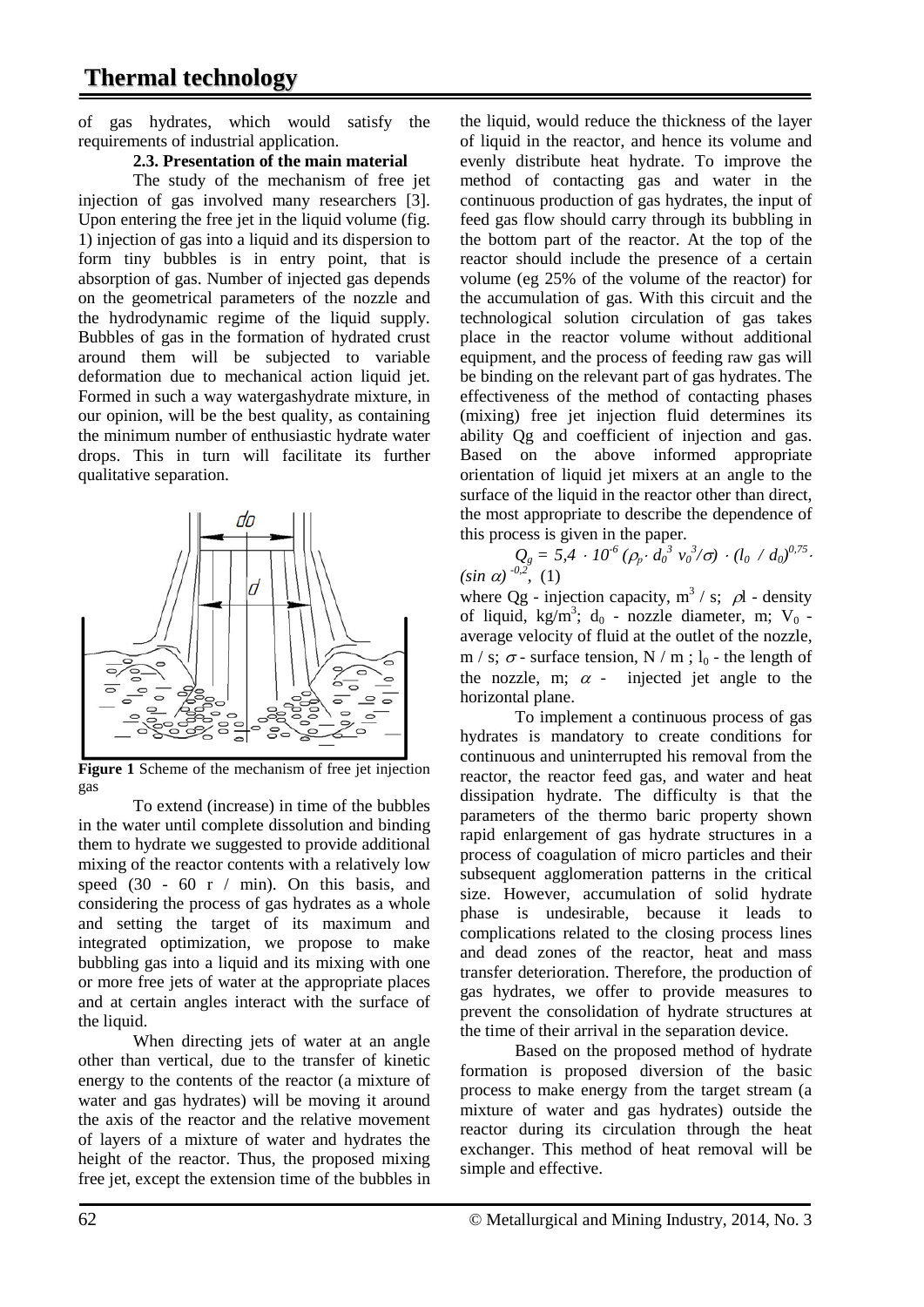In order to confirm the fundamental possibility of continuous production of gas hydrates in the application of inkjet machine with free-falling stream as a device for contacting phases of a series of experiments were conducted on a laboratory gas hydrate installation diagram is shown in Figure 2. In addition, experiments established the rate of hydrate formation and verification capabilities of processes uninterrupted output produced mixture from the reactor prior to agglomeration of particles of hydrated mass circulation separated fluid to remove heat hydrate

formation, agglomeration and accumulation of gas hydrate formed in the separator.

In experiments gas composition:  $CH<sub>4</sub>$  -92.8%,  $C_2H_6 - 5.1\%$ ,  $C_3H_8 - 2.1\%$ , with a density of 0,595 were used. Nozzle diameter was 2.05 mm. Circulation of fluid through the heat exchanger 18, the temperature in the reactor was maintained at 276 K. The gas pressure in the reactor was maintained at 3.6 MPa. Jet angle was 30 degrees. Distance from the jet nozzle apparatus to the surface of the liquid was 105 mm. In the process water fed to it under pressure 9.5 MPa at a rate of 6  $1 / min$ .



**Figure 2** Laboratory hydrate installation of the technology of continuous production of gas hydrates: 1 - reactor, 2 - temperature sensors, 3, 5 - observation windows, 4 - jet unit, 6 - output choke watergashydrate mixture, 7 - backlight system, 8 - bubbling unit 9 - swivel, 10 - rod press(stem press), 11 - piston with filter element 12 - building separator 13 - viewing window separator, 14, 18 - heat Exchangers, 15 - gas Cylinder, 16 - cooling unit, 17 - pump, 19 - stirrer, flow: I - water under pressure, II - gas, III - watergashydrate mixture

By creating pressure difference between the suction line of the pump 17, the separator 12 and1 reactor 1 circulation occurred watergashydrate mixture from the reactor through a pin socket 6 to a separator, and from it (the water) to the pump 17. These hydrate particles that have not passed through the filter of the piston 11 remain in the separator. Fluid before and after the pump 17 passes through heat exchangers 18, placed in a bath of temperature 273 K (bath filled with water and ice).

During the experiment, the rate of formation of gas hydrates was measured amount of fuel gas per unit time. For this rate of pressure drop fixed in the gas tank. The experiment was continued until the pressure drop in the tank to 2.0

MPa, i.e. 0.5 MPa above the equilibrium hydrate formation conditions for the gas composition.

The average rate of occurrence of gas hydrates in the composition was 2.42 liters per NU per liter of water per minute. A substantial portion of the gas did not have time (and could not) enter into the composition of gas hydrates in the form of bubbles appeared on the surface of the liquid. Therefore a qualitative approach of contacting phases and equilibrium conditions, the main factor in the presence of gas hydrate was not included in the production of gas hydrates under the method proposed (and implemented in the relevant technical solutions) is a way of heat recovery hydrate. Table 1 shows the comparison of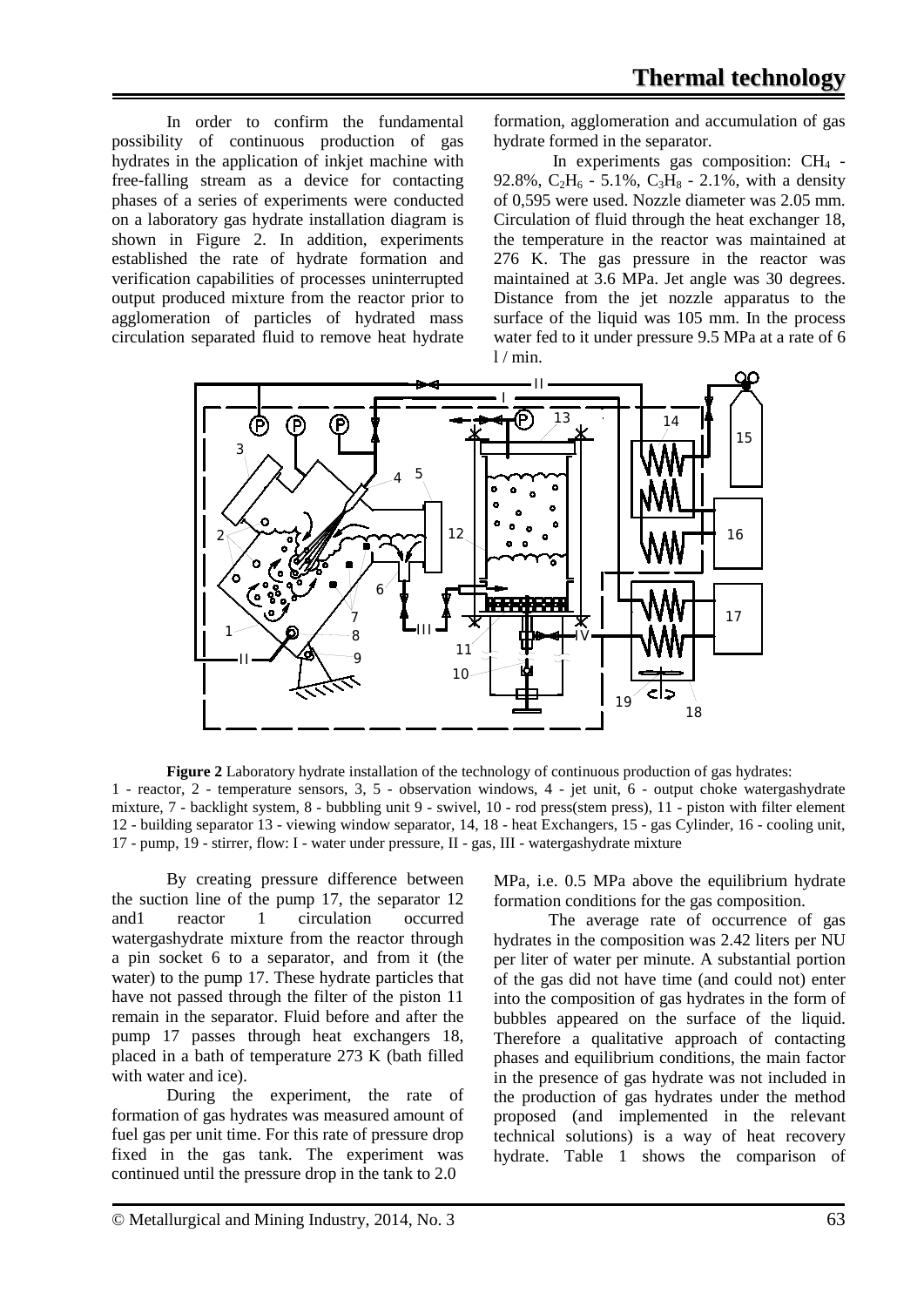## **Thermal technology**

experimental data with the speed of hydrate formation data of other authors [3].

| Table 1 Comparison of rate of entry of hydrocarbon gases in gas hydrate depending on the type of reactor and |  |  |  |  |  |  |  |  |
|--------------------------------------------------------------------------------------------------------------|--|--|--|--|--|--|--|--|
| method of contacting phases                                                                                  |  |  |  |  |  |  |  |  |

| Authors                      | Volume<br>of<br>liquid<br>in<br>the reactor, | Pressure,<br>MPa | Temperature,<br>К | Type mixer | Speed entry gas, 1,<br>1/min |  |
|------------------------------|----------------------------------------------|------------------|-------------------|------------|------------------------------|--|
| Vysniausks,<br>Bishnoi 1983) | 0.3                                          | 5.5              | 274.2             | Mechanic   | 0.23                         |  |
| Englezos (1987)              | 0.3                                          | 5.82             | 276               | Mechanic   | 0.076                        |  |
| Happel, Hnatov<br>(1994)     |                                              | 5.4              | 279               | Mechanic   | 1.3                          |  |
| Takaoki (2002)               | 5.5                                          | 5.3              | 276               | Mechanic   | 1.8                          |  |
| Mork (2002)                  | 9.5                                          | 7.0              | 282               | Mechanic   | 2.0                          |  |
| Author                       | 3.7                                          | 3.6              | 276               | Free jet   | 2.4                          |  |

The model consists of three stages: 1st bubbles of gas molecules are transferred by diffusion in the liquid, and the energy due to the dissolution enthalpy of the gas increases, the concentration of gas molecules in a layer of fluid around the bubble is maximum; 2nd - gas molecules is transferred to a stirred liquid, ensuring uniformity of temperature and concentration of gas molecules, although the latter thus will be lower compared to the surface layer; 3rd - is the diffusion of gas molecules of water to the crystal surface and their incorporation into the structure of gas hydrates. Temperature limit liquid - crystal hydrate formation enthalpy increases due and gas concentration decreases again.

We assume that the gas that comes from the bubbles in the liquid does not accumulate around the gas bubbles. Then the equation for determining the rate of mass transfer (dissolution rate of the gas in the liquid) has the form

$$
r_l = k_l A_g (c_{sol} - c_b), \quad (4)
$$

where  $r_1$  - the rate of dissolution of gas in liquid, mole/s;  $k<sub>L</sub>$  - diffusion coefficient of gas in liquid, m/s; Ag - bubble surface area,  $m^2$ ;  $c_{\text{sol}}$ -gas concentration at the gas-liquid boundary under pressure and hydrate equilibrium temperature, mole/m<sup>3</sup>;  $c_b$  - the concentration of gas in a liquid at a pressure of hydrate formation and equilibrium temperature, mole/m<sup>3</sup>;

Gas concentration is on the brink of gas liquid under pressure hydrate and equilibrium temperature is calculated by the formula

$$
c_{\text{sol}} = \frac{x(p, T)\rho_{H2O}}{M_{H2O}}, (5)
$$

where  $x$  (p,  $T$ ) - the fate of the molar solubility of gas in water;  $M_{H2O}$  - molar mass of water, kg / mole (0.01802 kg / mole)  $\rho_{\text{H2O}}$  - the density of water,  $kg/m<sup>3</sup>$ .

According to the theory of diffusion, proportional to the concentration and without accumulation of gas mass transfer rate (rate of occurrence of gas hydrate) is calculated by the formula

$$
r_2 = k_S A_c (c_b - c_{eq}), (6)
$$

where  $r_2$  - speed gas hydrate occurrence, mol/s;  $k<sub>S</sub>$ - diffusion coefficient of gas from the liquid to the crystal hydrate,  $m/s$ ;  $A_c$  - area of the crystal surface,  $m^2$ ;  $c_{eq}$ -gas concentration in the liquidcrystal boundary at a pressure process and equilibrium temperature mol/ $m<sup>3</sup>$ .

Considering that gas hydrate formation process depends on the diffusion of gas into the liquid and the surface of the crystal, onecomponent gas hydrate formation rate per  $1 \text{ m}^3$  of liquid is determined by the formula

$$
r = k (c_{col} - c_{eq}), (7)
$$

where  $r$  - rate of hydrate formation, mole/m<sup>3</sup>c;  $k$  coefficient of diffusion of gas bubbles to the surface of the crystal, 1/s.